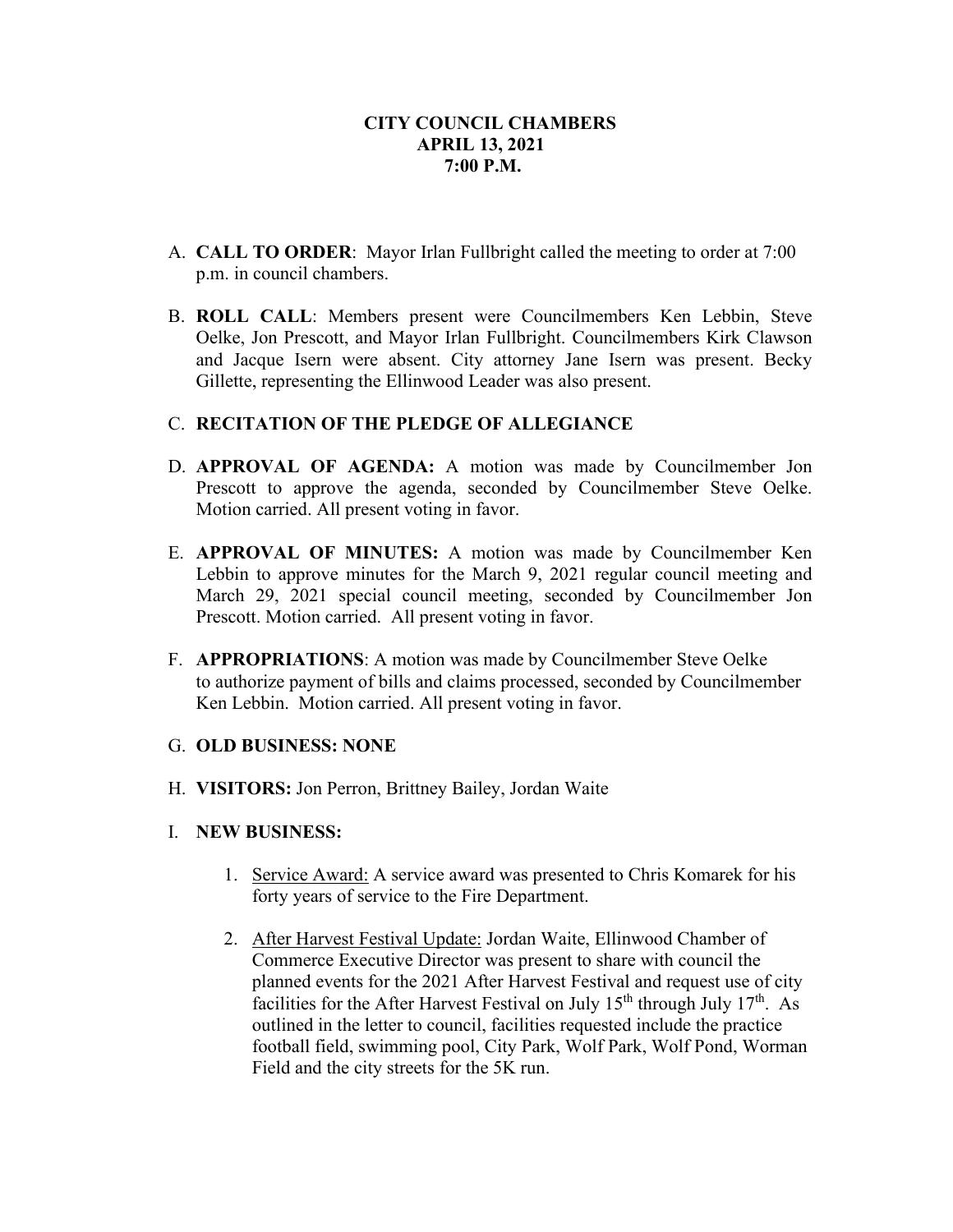A motion was made by Councilmember Jon Prescott to approve the use of the city facilities for the After Harvest Festival as requested, seconded by Councilmember Steve Oelke. Motion carried. All present voting in favor.

3. Fireworks: Presented to council for consideration was a proposed date of Sunday July  $4<sup>th</sup>$  for a community fireworks display, with a rain date of July 5th. The commitment of city funds was also discussed and staff explained, as in the past, letters will be sent out to area businesses requesting donations for the event.

A motion was made by Councilmember Steve Oelke to approve the community fireworks display on July  $4<sup>th</sup>$ , with a rain date of July 5th and approve a city contribution up to \$5,000 not including insurance, seconded by Councilmember Jon Prescott. Motion carried. All present voting in favor.

- 4. Review KPP Billing Cycle: Staff explained to council the monthly bill from KPP is normally received around the  $12<sup>th</sup>$  of each month, which is after the monthly appropriations checks have been generated. The KPP bill is due within 10 days following receipt of the bill. Currently the City processes the KPP payment with the next month appropriations, therefore the payment is consistently late. Staff reminded council of a clause in the adopted procurement policy which would allow payment of the Kansas Power Pool bill within the 10-day remittance period and states "recurring bills may be paid when due to avoid the accrual of interest or the imposition of late payment fees and/or penalties. Payments made pursuant to this exception shall be reported to the Governing Body at the next regularly scheduled meeting of the Governing Body subsequent to the date the payment was made". Staff also explained to change this procedure, the payment for March service will need to be made to KPP this month in addition to the February KPP bill which was included in this month's appropriations and then going forward the bill will be paid on time.
- 5. Engineering for Flood Control Project: Staff explained the final phase of the flood control project is to clean out the slough across the Reichuber property. Presented to council for review was a quote from EBH in the amount of \$14,500 for Ellinwood North Channel Drainage Improvements 2021. The services would include engineering and designing of the project to clean out and set to original elevation the slough starting on the east side of NE100 Avenue on the east side of the trees and continuing east for approximately  $\frac{1}{2}$  mile to where it meets up to the Cunningham property. This quote does not include creating the machine control file of the GPS model.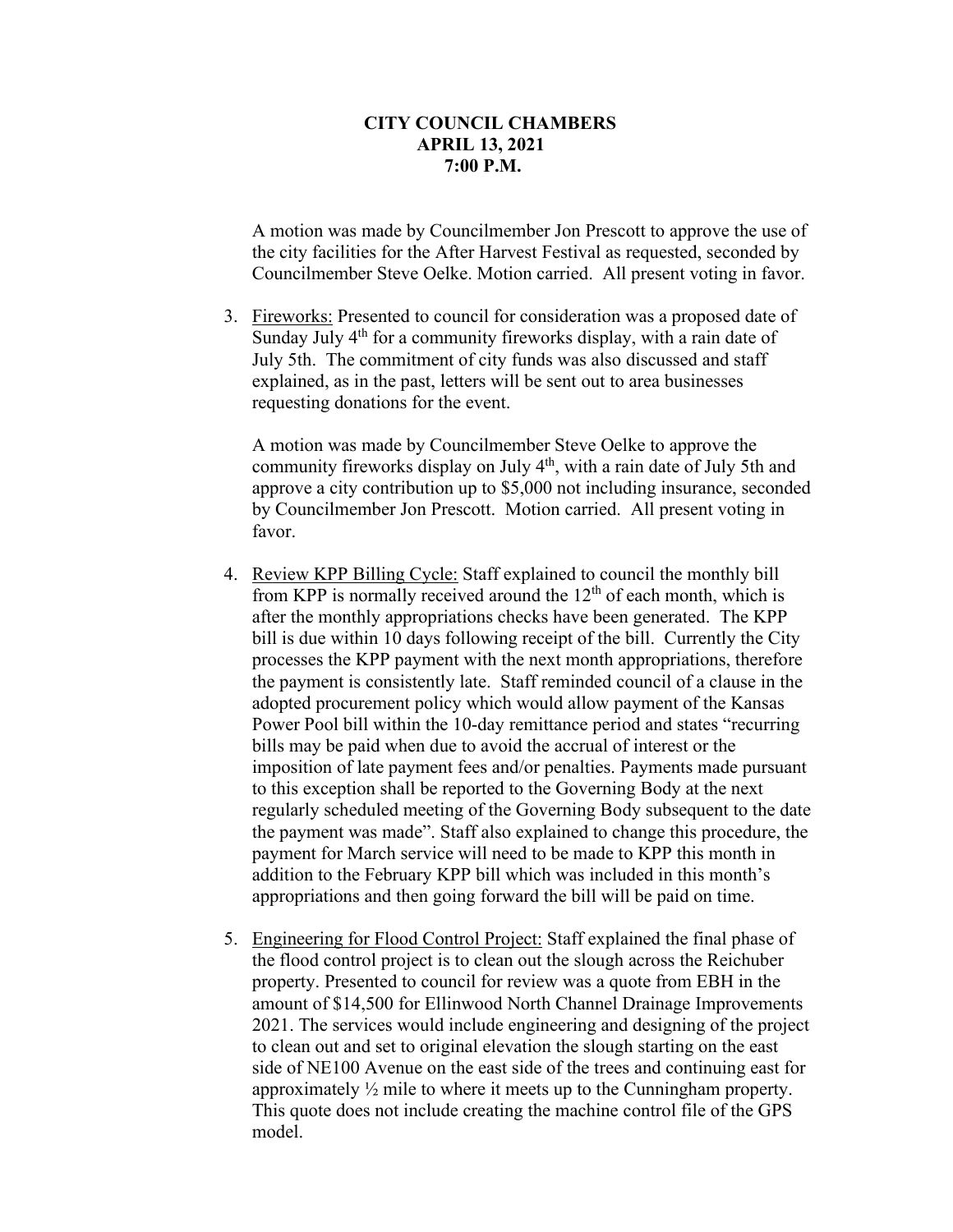A motion was made by Councilmember Ken Lebbin to approve the quote from EBH in the amount of \$14,500 for Ellinwood North Channel Drainage Improvements 2021, seconded by Councilmember Jon Prescott. Motion carried. All present voting in favor.

6. Gas Line Easement at Sewer Treatment Plant: Presented to council was a new utility easement with Don and Janice Knop which would allow the current gas line at the Sewer Treatment Plant to be moved, which was previously requested by Knop Sand so they could continue to pump farther south.

A motion was made by Councilmember Jon Prescott to approve the utility easement as designed and presented in Exhibit A and B and authorize Mayor Irlan Fullbright to execute the easement, seconded by Councilmember Steve Oelke. Motion carried. All present voting in favor.

 7. Defibrillator Grant: Staff explained that one of our two defibrillators in the ambulances needs replaced because the manufacturer no longer offers support or maintenance for the unit. EMS Director, Brittney Bailey applied for a grant to help purchase the replacement of this older unit and was successful in receiving this grant in the amount of \$15,000. The total cost of the defibrillator with a few small accessories is \$36,151.98, therefore the city's share would be \$21,151.98. Funds are available in the Fire Ambulance Equipment fund for this purchase.

A motion was made by Councilmember Steve Oelke to approve the city match of \$21,151.98 toward the purchase of the defibrillator, seconded by Councilmember Jon Prescott. Motion carried. All present voting in favor.

#### J. **REPORTS**:

- 1. Municipal Court Report: Presented to Council was the Municipal Court Report for March 2021.
- 2. Utilities Production Report: Presented to Council was the Utilities Production Report.
- 3. Staff Reports:
	- a) Staff reported that Nelson Stone is planning to start the Park Street project by the end of April.
	- b) Staff reported that Tyson Revell's wife has accepted a new job and they will be moving out of town and the City will be advertising for a power plant position.